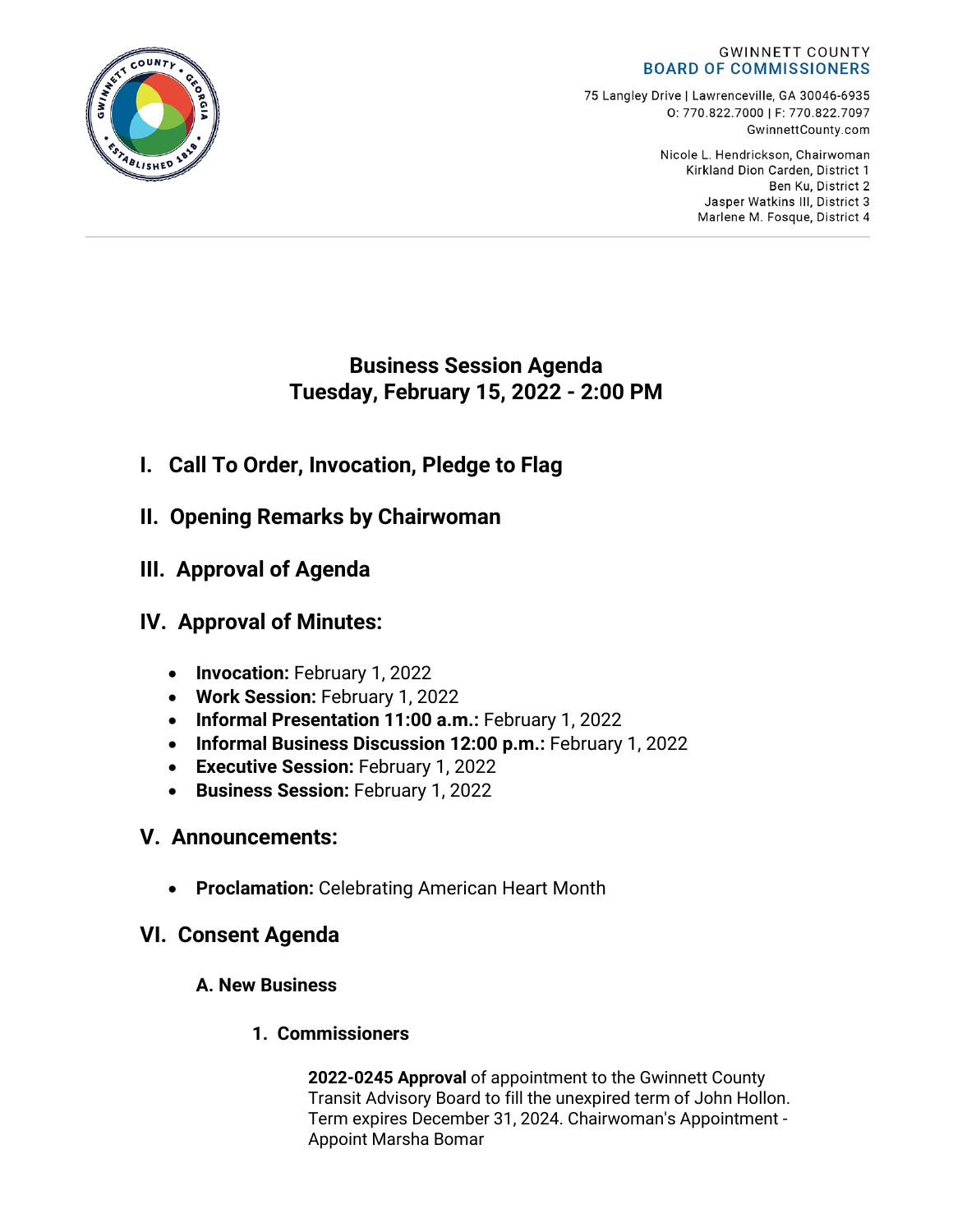### **VI. Consent Agenda**

#### **A. New Business**

#### **2. Community Services/Tina Fleming**

**2022-0148 Award BL120-21**, Rock Springs Park sports field renovation, to Sports Turf Company, Inc., amount not to exceed \$1,863,750.00. Contract to follow award. Subject to approval as to form by the Law Department. This project is funded 38.63% by the 2017 SPLOST Program. (Staff Recommendation: Award)

**2022-0145 Approval** to renew BL043-20, provision of ballot printing services on an annual contract (May 6, 2022 through May 5, 2023), with Fidlar Election - A Cathedral Company, base bid \$168,000.00. (Staff Recommendation: Approval)

**2022-0151 Approval** to renew BL042-20, provision of document processing services for voter registrations and elections on an annual contract (April 22, 2022 through April 21, 2023), with Envelopes and Forms, Inc. dba Surebill, base bid \$1,105,000.00. (Staff Recommendation: Approval)

**2022-0209 Approval/authorization** to accept a \$275,000.00 BOOST grant from the Georgia Recreation and Park Association (GRPA) in partnership with the Georgia Statewide Afterschool Network and the Georgia Department of Education; funded through the American Rescue Plan Act. Grant funds will provide reimbursement for eligible expenses associated with the Building Brains Anywhere afterschool program in its current locations and its expansion to additional school sites across Gwinnett in partnership with Gwinnett County Public Schools. This program is 100% funded through GRPA with no match requirement. Approval for the Chairwoman or designee to execute any and all related grant documents. Subject to approval as to form by the Law Department. (Staff Recommendation: Approval)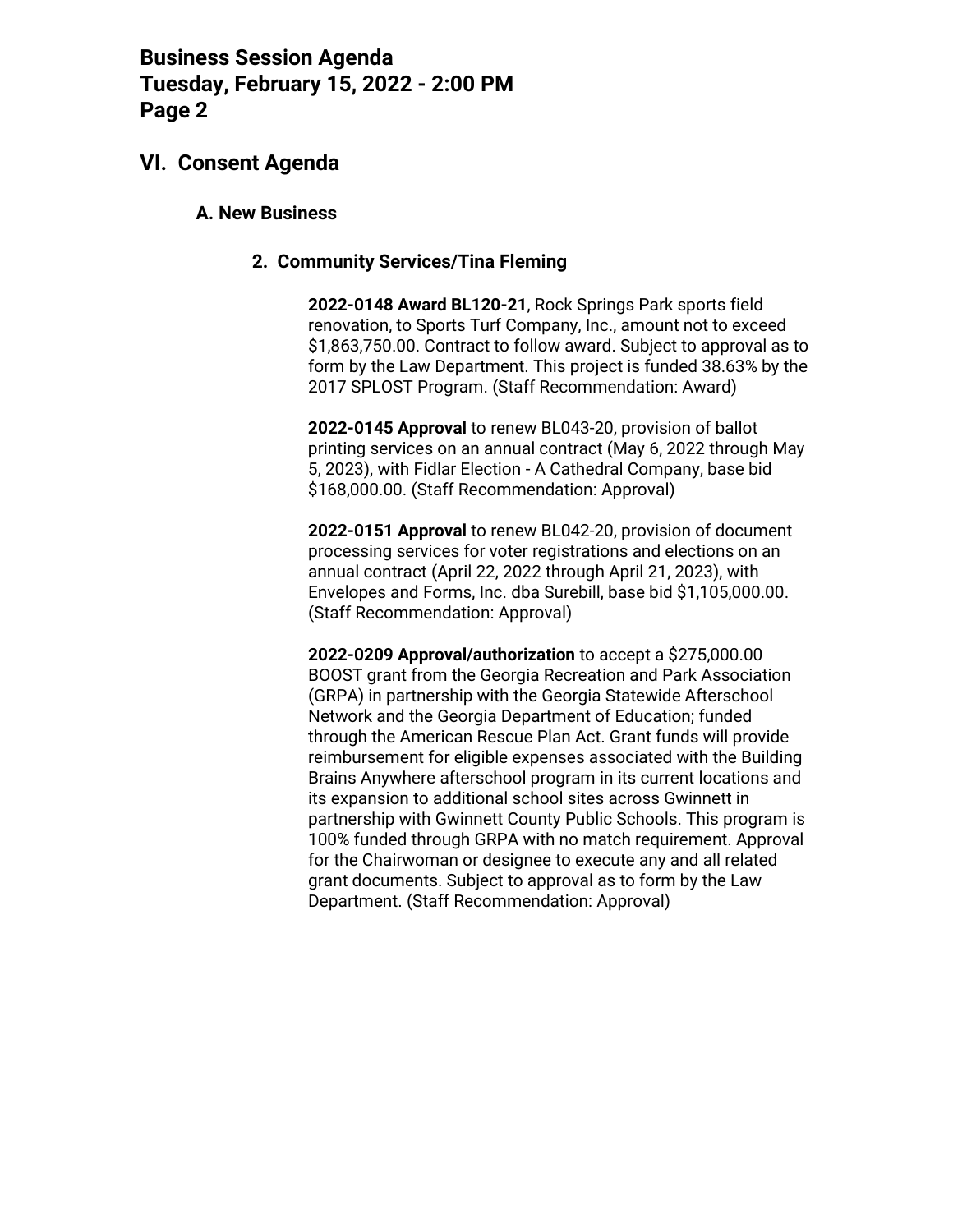## **VI. Consent Agenda**

### **A. New Business**

### **2. Community Services/Tina Fleming**

**2022-0232 Approval/authorization** for the Chairwoman to execute a Resolution of Commitment to apply for and accept, if approved, a Livable Centers Initiative (LCI) Grant in an estimated amount between \$100,000.00 and \$130,000.00. This grant will be matched 20% through services and funding provided by the Department of Community Services totaling up to \$15,000.00 and funding provided by Gateway85 Community Improvement District (CID) totaling up to \$15,000.00. This grant will support the Safe and Equitable Multimodal Access Study (for the area southeast of I-85 toward Highway 29, between Old Norcross Road and Beaver Ruin Road.) (Staff Recommendation: Approval)

**2022-0184 Ratification** of BL014-21, provision of maintenance and repair of irrigation systems on an annual contract (February 29, 2021 through February 28, 2022), with Mickey and Sons, LLC, \$100,736.36. This contract is funded 95.3% by the 2017 SPLOST Program. (Staff Recommendation: Ratification)

#### **3. County Administration**

**2022-0248 Ratification** of employment agreement with Adrienne S. McAllister, Director of Human Resources, for recording purposes. (Staff Recommendation: Approval)

#### **4. Financial Services/Buffy Alexzulian**

**2022-0137 Approval/authorization** of the December 31, 2021 Monthly Financial Status Report and ratification of all budget amendments. Approval/authorization of a resolution amending the FY2021 budget to reflect adjustments based on anticipated revenues and appropriations.

#### **5. Fire Services/Russell S. Knick**

**2022-0181 Approval** to renew BL006-19, purchase of selfcontained breathing apparatus (SCBA) on an annual contract (April 17, 2022 through April 16, 2023), with Fisher Scientific Company, LLC, base bid \$239,869.50. (Staff Recommendation: Approval)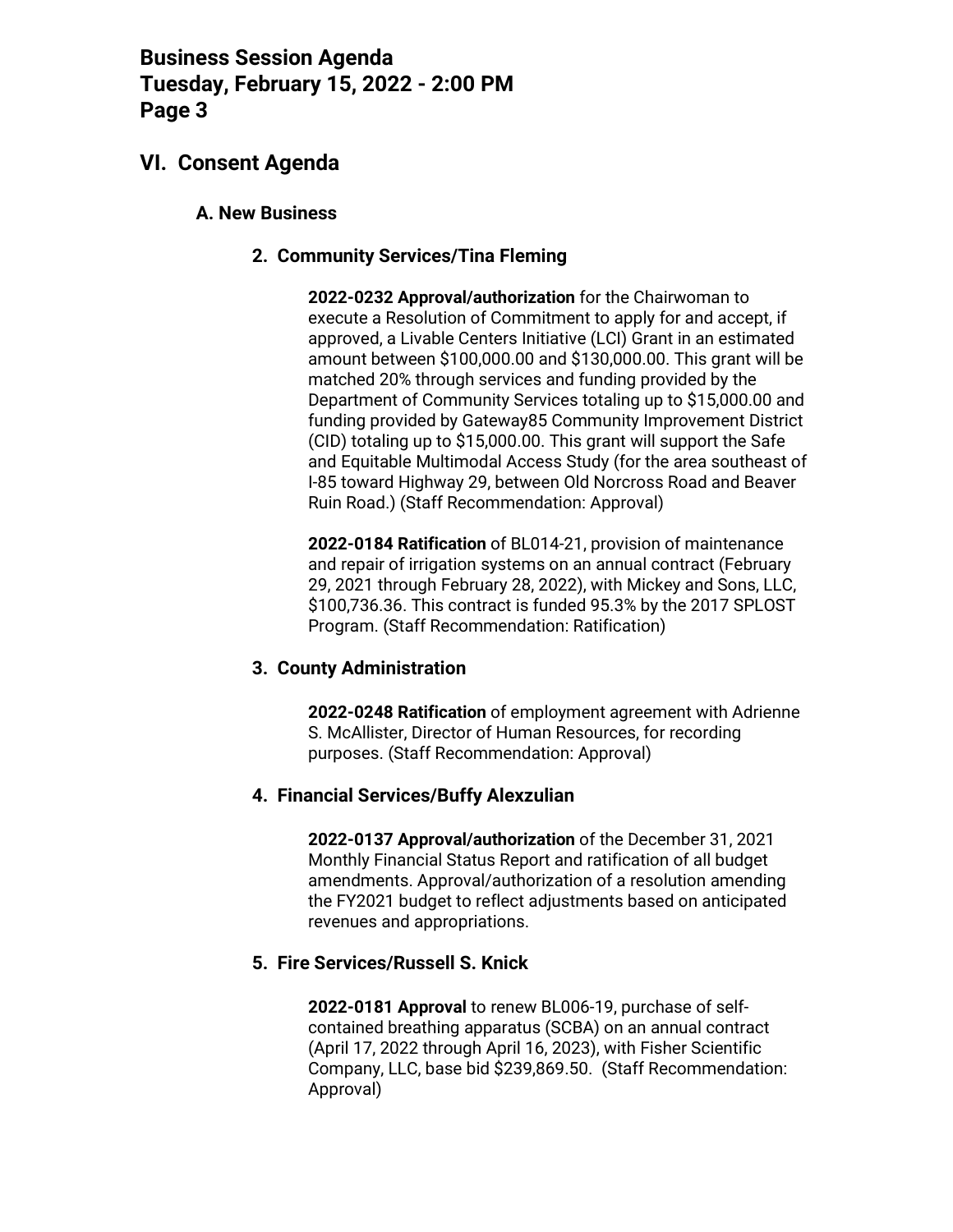## **VI. Consent Agenda**

#### **A. New Business**

#### **6. Law Department/Michael P. Ludwiczak**

**2022-0108 Approval/authorization** for Declaration of Taking Condemnation proceedings for the property of SSB, LLC, and Wells Fargo Bank, National Association, consisting of 0.072 acres of fee simple right of way, 0.024 acres of permanent construction easement, and 0.073 acres of 12-month temporary construction easement, Tax Parcel Nos. R6215 139 and R6216 037, 5865 Jimmy Carter Boulevard, amount \$89,700.00. Subject to approval as to form by the Law Department. This project is funded by the 2017 SPLOST program.

**2022-0139 Approval/authorization** for Declaration of Taking Condemnation proceedings for the property of Estate of Mattie Brown, A.D. Yarbrough and Carlton Yarbrough, consisting of 2,932.50 square feet of fee simple right of way, Tax Parcel No. R5274 031, Fence Road, amount \$800.00. Subject to approval as to form by the Law Department. This project is funded by the 2014 SPLOST program.

**2022-0140 Approval/authorization** for Declaration of Taking Condemnation proceedings for the property of Lacramioara Grigoras and Ciprian Grigoras, as joint tenants with rights of survivorship, and GMAC Mortgage, LLC, consisting of 2.95 acres of fee simple right of way and 835.87 linear feet of limited access rights, Tax Parcel No. R5273 026, 3316 Old Peachtree Road, amount \$325,000.00. Subject to approval as to form by the Law Department. This project is funded by the 2014 SPLOST program.

#### **7. Planning & Development/Susan Canon**

**2022-0079 Approval/authorization** for the Chairwoman to execute a Resolution of Commitment for a Community Development Assistance Program application for Atlanta Regional Commission planning assistance in the Mountain Park Community. County contributing funds will be required in the amount of \$10,000.00, upon approval. Approval/authorization for the Chairwoman or designee to execute necessary program documents. Subject to approval as to form by the Law Department. (Staff Recommendation: Approval)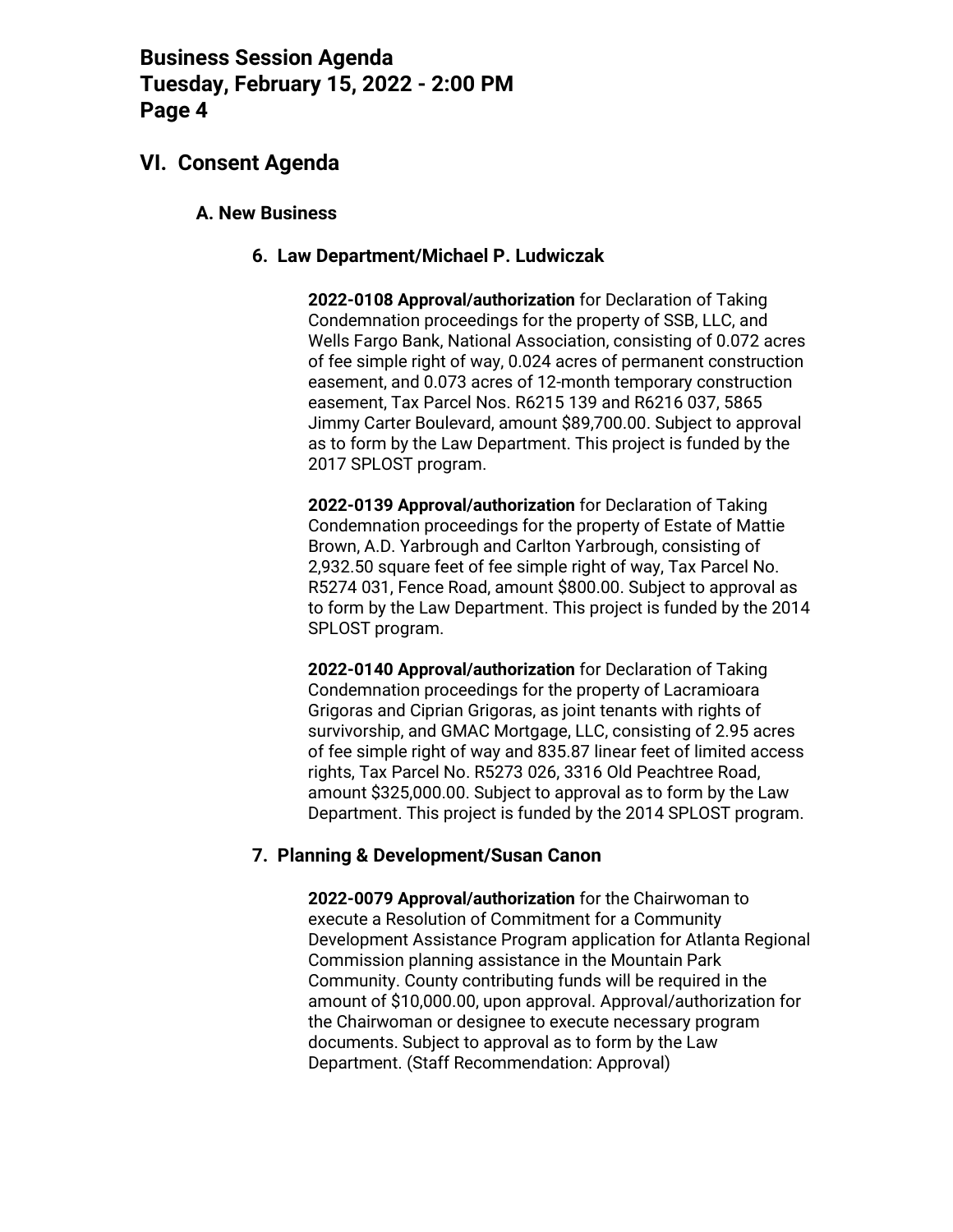### **VI. Consent Agenda**

#### **A. New Business**

#### **7. Planning & Development/Susan Canon**

**2022-0180 Approval/authorization** for the Chairwoman to execute any and all documents necessary to enter into the 2022 Participation Agreement with Partnership Gwinnett PFE, Inc. Subject to approval as to form by the Law Department.

#### **8. Police Services/James D. McClure**

**2022-0206 Approval** to retire from service, Gwinnett County Police K-9 Brix. Approval for K-9 Brix to be removed from the Fixed Asset Registry and permanently retired to his handler, Sergeant Brandon Townley, for the remainder of his life.

**2022-0174 Ratification** of BL073-21, purchase of nitrile gloves, with PH&S Products, LLC and Sunline USA, LLC dba Sunline Supply, \$615,793.70. This contract is funded by the Cares Act Funding. (Staff Recommendation: Ratification)

#### **9. Sheriff/Keybo Taylor**

**2022-0213 Award BL019-22**, provision of equipment and services for trash removal and disposal with chemical dispensers on an annual contract (February 16, 2022 through February 15, 2023), to BFI Waste Services, LLC dba Republic Services of GA, base bid \$121,634.88. (Staff Recommendation: Award)

**2022-0066 Ratification** of the emergency purchase and installation of one (1) Unilux hot water flexible tube boiler, with Ostrom Boiler Service, Inc., \$158,000.00. (Staff Recommendation: Ratification)

#### **10. Support Services/Angelia Parham**

**2022-0185 Award BL124-21**, fleet maintenance facility HVAC replacement project, to John F. Pennebaker Co., Inc., amount not to exceed \$593,487.00. Contract to follow award. Subject to approval as to form by the Law Department. (Staff Recommendation: Award)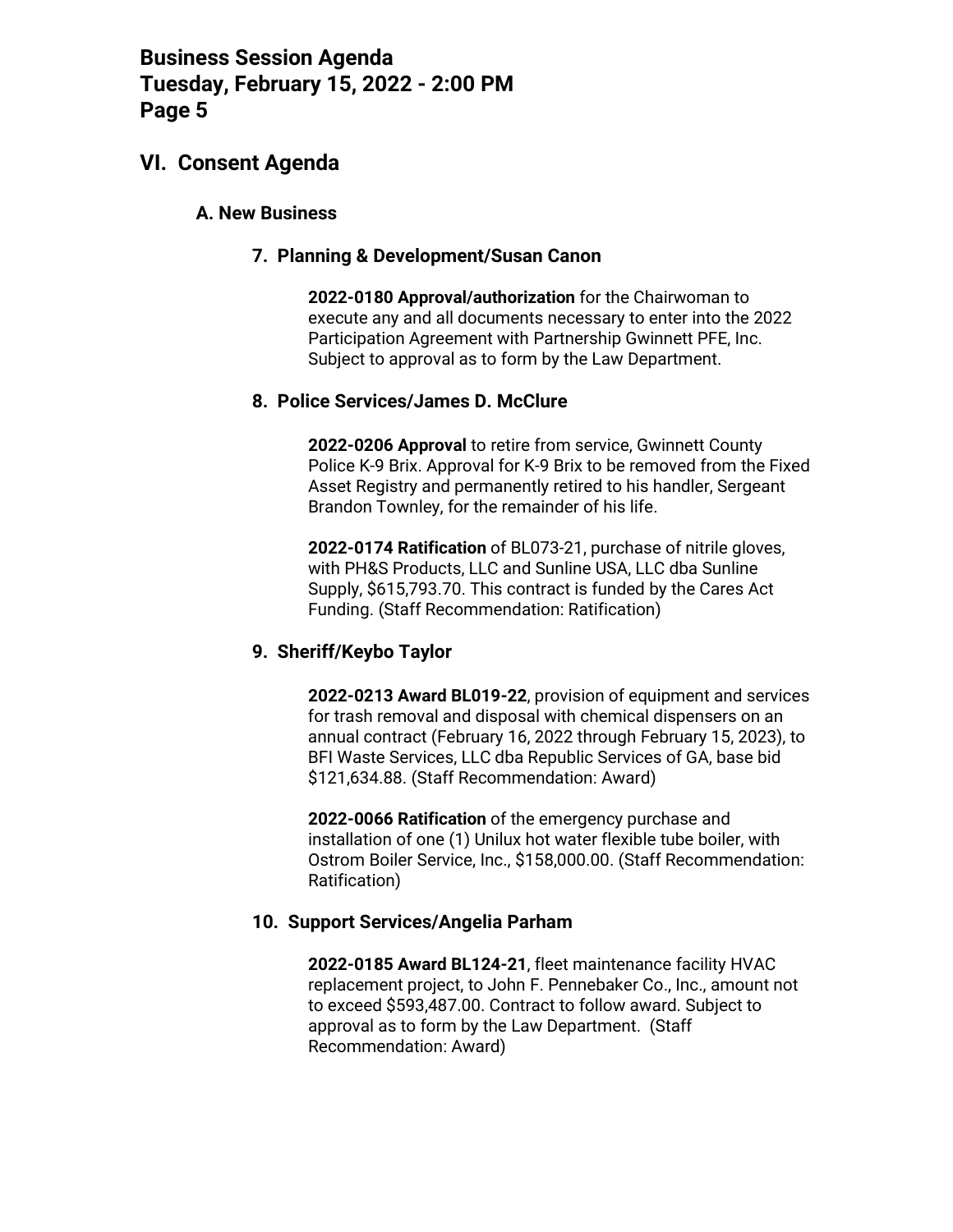### **VI. Consent Agenda**

#### **A. New Business**

#### **10. Support Services/Angelia Parham**

**2022-0176 Approval** to renew BL020-21, purchase of various public safety motorcycles on an annual contract (April 5, 2022 through April 4, 2023), with Killer Creek Harley Davidson, Inc., base bid \$160,000.00. (Staff Recommendation: Approval)

**2022-0194 Approval** of Change Order No. 4 to RP023-19, provision of food services on a multi-year contract, with Southern Foodservice Management, Inc., increasing the contract by \$147,420.00. The contract base amount is adjusted from \$79,500.00 to \$226,920.00. Change Order to follow. Subject to approval as to form by the Law Department. This contract is funded by the American Rescue Plan Act, Coronavirus State and Local Fiscal Recovery Fund. (Staff Recommendation: Approval)

**2022-0123 Approval/authorization** for the Chairwoman to execute a Fourth Amendment to the Tall Structure Lease Agreement with T-Mobile South, LLC to allow modification of equipment located on the communication tower at 374 Hickory View Drive, Lawrenceville, Tax Parcel No. R5172 015. Subject to approval as to form by the Law Department. (Staff Recommendation: Approval)

**2022-0134 Approval/authorization** for the Chairwoman to execute a Second Amendment to the Tall Structure Lease Agreement with T-Mobile South, LLC to allow modification of equipment located on the communication tower at 1850 North Brown Road, Lawrenceville, Tax Parcel No. R7115 008A. Subject to approval as to form by the Law Department. (Staff Recommendation: Approval)

**2022-0188 Approval/authorization** of Change Order No. 2 to BL107-19, Construction of the Gwinnett County Duluth Branch Library, with Cooper & Company General Contractors, Inc., decreasing the contract by \$49,944.51 and extending the contract completion date by 27 days. The contract amount is adjusted from \$5,092,408.87 to \$5,042,464.36. This project is funded 60% by the 2009 SPLOST Program and 40% by the 2014 SPLOST Program. Subject to approval as to form by the Law Department. (Staff Recommendation: Approval)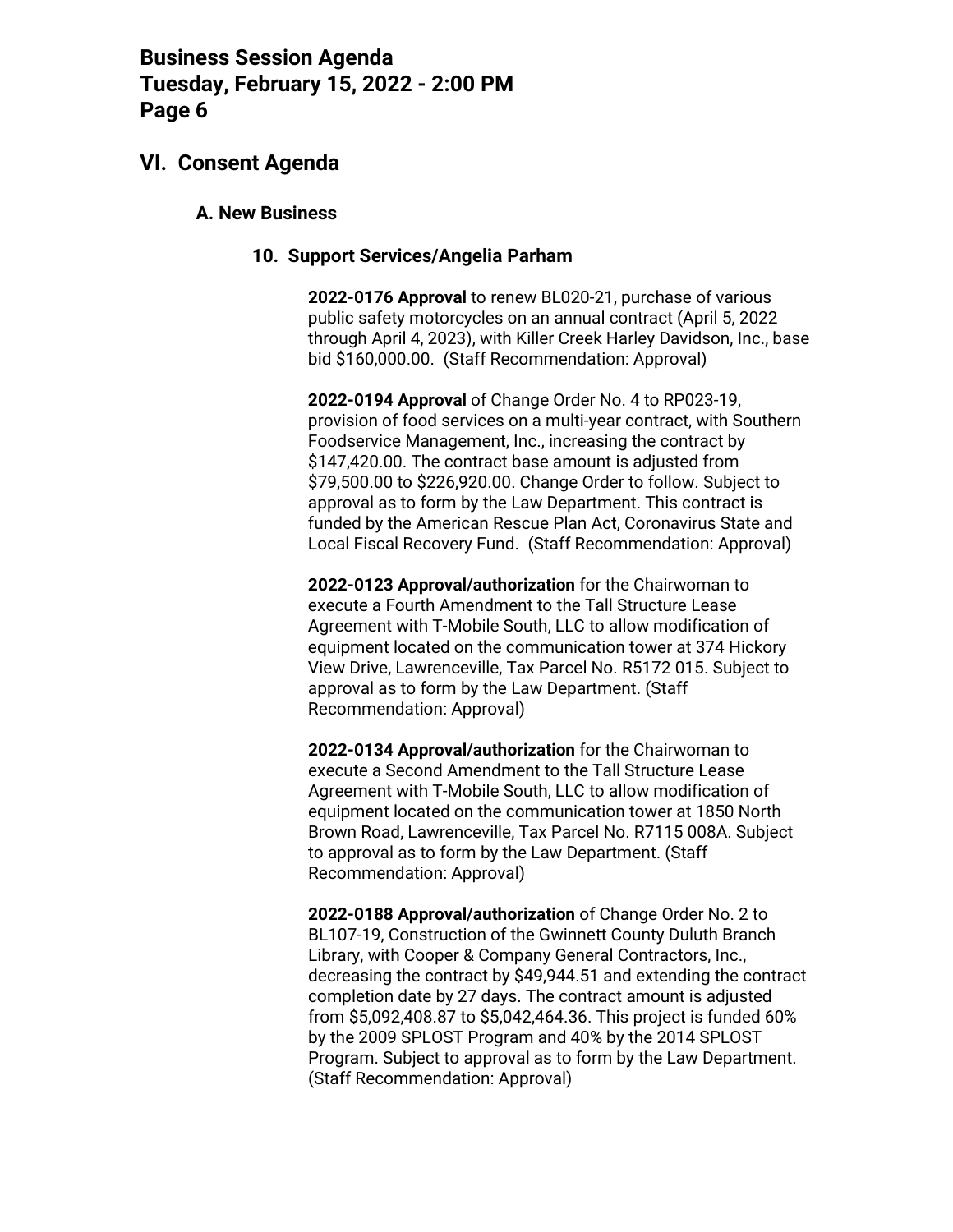## **VI. Consent Agenda**

### **A. New Business**

### **10. Support Services/Angelia Parham**

**2022-0212 Approval/authorization** of Change Order No. 2 and Final to BL114-19, Construction of the Gwinnett County Public Library Norcross Branch Project, with Cooper & Company General Contractors, Inc., increasing the contract by \$9,647.26 and extending the contract completion time by 57 days. The contract amount is adjusted from \$12,309,400.00 to \$12,319,047.26. This project is funded 53.3% by the 2014 SPLOST Program and 46.7% by the City of Norcross. Subject to approval as to form by the Law Department.

### **11. Transportation/Lewis Cooksey**

**2022-0193 Approval** for the Chairwoman to execute Change Order No. 1 with the City of Grayson regarding the 2017 Countymanaged SPLOST project. This change increases the County's contribution from \$617,486.00 to \$1,097,858.00 and increases the City's contribution from \$144,842.00 to \$300,000.00 for median installation on Rosebud Road. This will increase the County's overall financial obligation by \$480,372.00. Subject to approval as to form by the Law Department. Funded by the 2017 SPLOST Program and the City of Grayson. (Staff Recommendation: Approval)

**2022-0175 Award BL109-21**, Rosebud Road (from SR 84/Grayson Parkway to SR 20/Grayson Highway) traffic improvement project, to Backbone Infrastructure, LLC, amount not to exceed \$996,654.95. Contract to follow award. Subject to approval as to form by the Law Department. This contract is funded 70% by the 2017 SPLOST Program and 30% by the City of Grayson. (Staff Recommendation: Award)

**2022-0210 Approval** for the Chairwoman to execute Change Order No. 1 with the City of Norcross regarding the 2017 Citymanaged SPLOST project. This change decreases the County's contribution to the 2017 City-managed SPLOST Project from \$711,242.00 to \$589,742.00 and will increase the County's contribution to the 2017 County-managed Project by \$121,500.00. There will be no change to the County's overall financial obligation. Subject to approval as to form by the Law Department. (Staff Recommendation: Approval)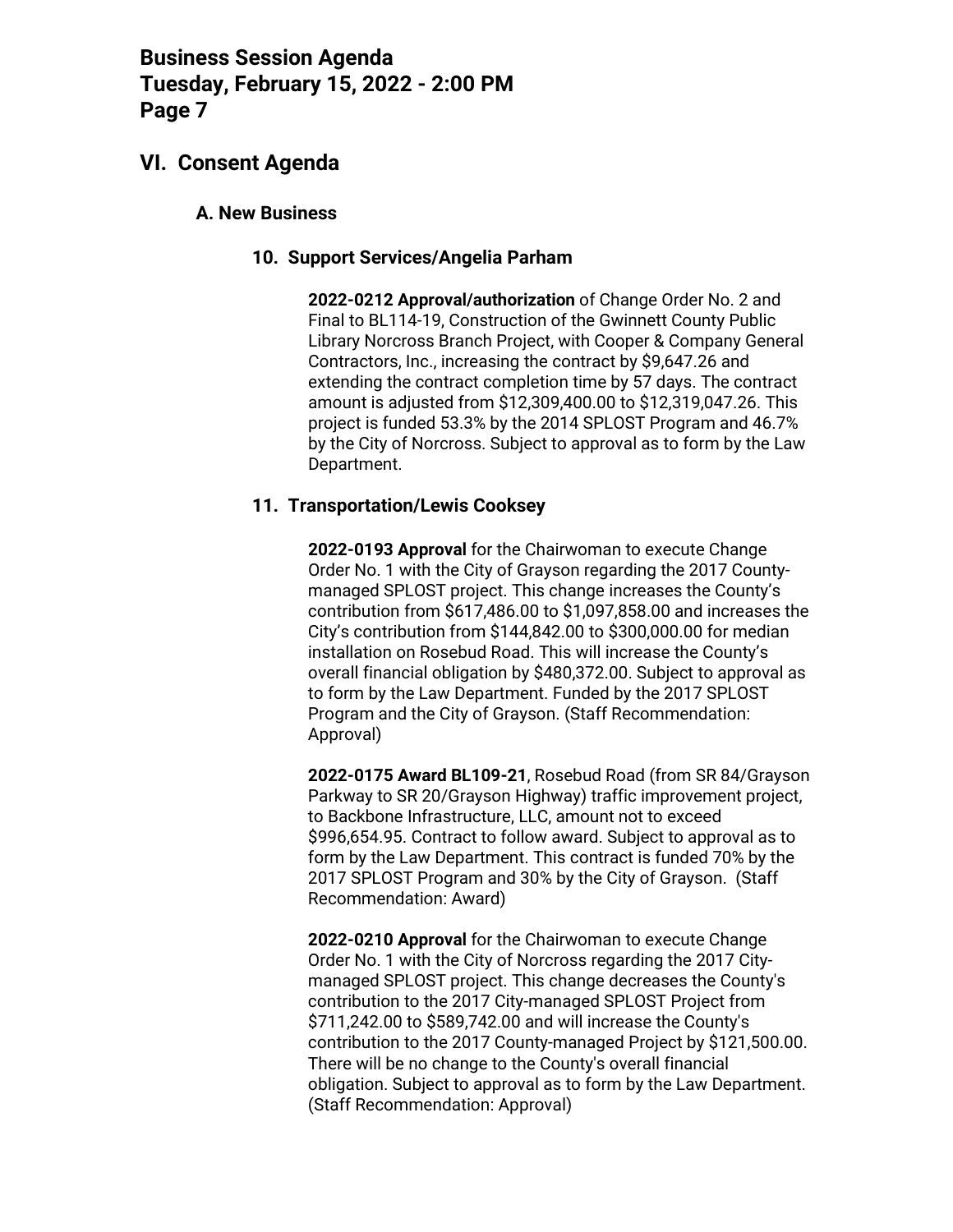## **VI. Consent Agenda**

#### **A. New Business**

#### **11. Transportation/Lewis Cooksey**

**2022-0211 Approval** for the Chairwoman to execute Change Order No. 2 with the City of Norcross regarding the 2017 Countymanaged SPLOST project. This change increases the County's contribution to the 2017 County-managed SPLOST Project from \$1,134,000.00 to \$1,255,500.00 and will reduce the County's contribution to the 2017 City-managed Project by \$121,500.00. The City of Norcross will contribute an additional \$28,500.00 to the County-managed project increasing the City's contribution from \$286,000.00 to \$314,500.00. There will be no change to the County's overall financial obligation. Subject to approval as to form by the Law Department. (Staff Recommendation: Approval)

**2022-0178 Award BL086-21**, Medlock Bridge Road at North Peachtree Street/Langford Road intersection improvement project, to CMC, Inc., amount not to exceed \$425,287.32. Contract to follow award. Subject to approval as to form by the Law Department. This contract is funded 65.6% by the 2017 SPLOST Program and 34.4% by the City of Norcross. (Staff Recommendation: Award)

**2022-0198 Approval/authorization** for the Chairwoman to execute a Construction Agreement with the Georgia Department of Transportation (GDOT) for grant funding of the Gwinnett County ITS Enhancements Phase II project. The maximum GDOT contribution is \$2,000,000.00. The County will provide matching funds of \$476,350.00. This item is funded 81% by the Georgia Department of Transportation and 19% by the 2017 SPLOST Fund. Approval for the Chairwoman or designee to execute any and all related documents. Subject to approval as to form by the Law Department. (Staff Recommendation: Approval)

**2022-0199 Award BL084-21**, ITS enhancement phase II traffic signal upgrade, to Lumin8 Transportation Technologies, LLC, amount not to exceed \$2,476,350.00. Contract to follow award. Subject to approval as to form by the Law Department. This contract is funded 81% by the Georgia Department of Transportation and 19% by the 2017 SPLOST Program. (Staff Recommendation: Award)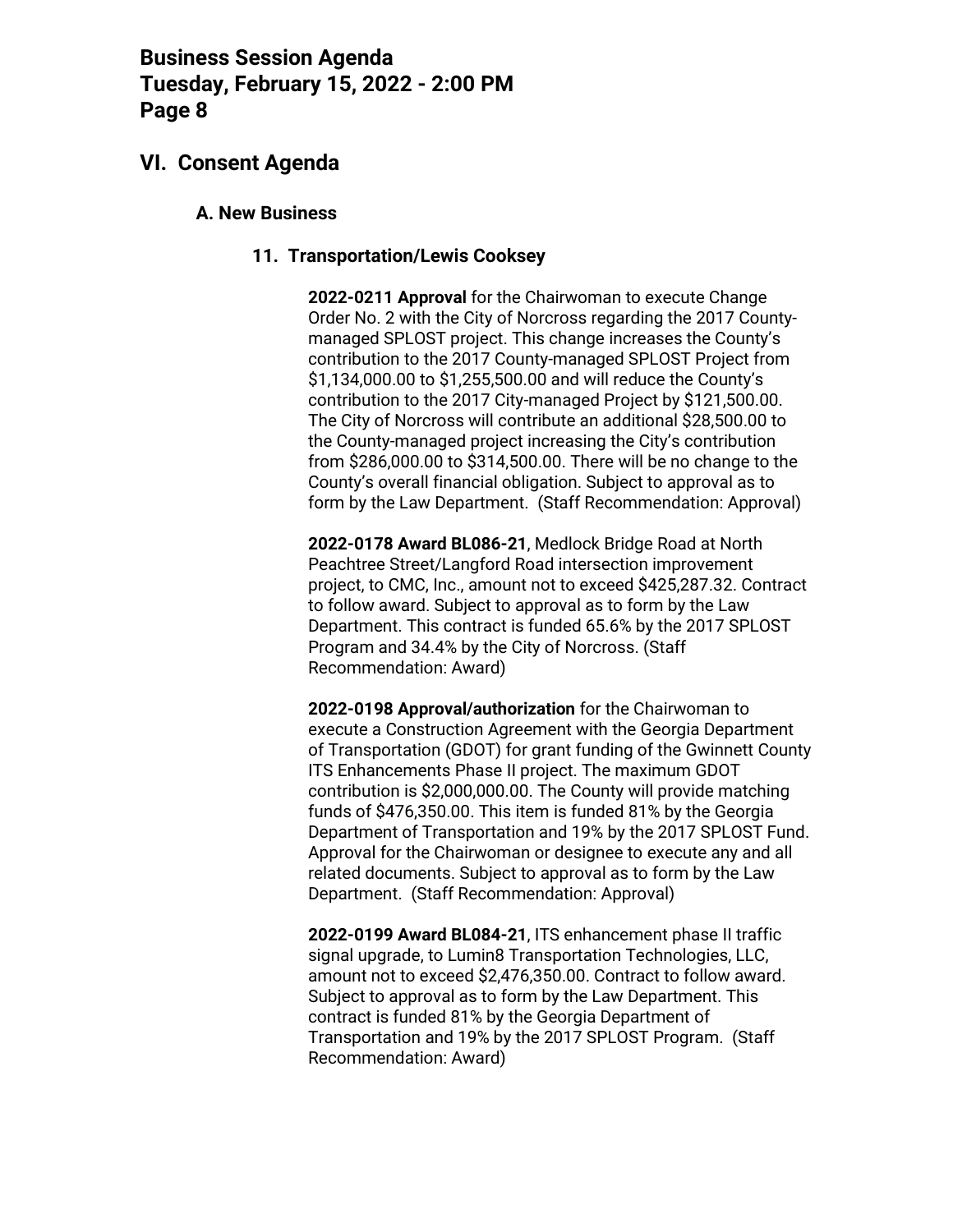### **VI. Consent Agenda**

#### **A. New Business**

#### **11. Transportation/Lewis Cooksey**

**2022-0173 Approval** of incorporation of Brookshire Drive into the Gwinnett County Speed Hump Program. Total estimated cost is \$10,025.91. This project is funded by the 2017 SPLOST Program. Subject to approval as to form by the Law Department. (Staff Recommendation: Approval)

**2022-0183 Approval** of incorporation of Rivermeade Drive into the Gwinnett County Speed Hump Program. Total estimated cost is \$19,722.06. This project is funded by the 2014 SPLOST Program. Subject to the approval as to form by the Law Department. (Staff Recommendation: Approval)

**2022-0106 Approval/authorization** for the Chairwoman to execute a Memorandum of Understanding (MOU) with the Georgia Department of Transportation (GDOT) regarding the Local Bridge Replacement project on CR 243/ Martins Chapel Road at Alcovy River. The County will contribute \$100,000.00 to the Right of Way phase and GDOT will be responsible for the remaining cost of the project. Subject to approval as to form by the Law Department. County contribution funded by the 2014 SPLOST Program. (Staff Recommendation: Approval)

**2022-0191 Approval/authorization** for the Chairwoman to execute an Intergovernmental Agreement with the City of Buford regarding median landscaping on Peachtree Industrial Boulevard between Gold Creek Trail and the Hall County Line. The City will be responsible for all cost associated with the installation and maintenance of this project. There will be no cost to the County. Subject to approval as to form by the Law Department. (Staff Recommendation: Approval)

#### **12. Water Resources/Tyler Richards**

**2022-0200 Award RP039-21**, document processing services for the Department of Water Resources on an annual contract (May 3, 2022 through May 2, 2023), to Datamatx, Inc., base amount \$1,625,722.00 (negotiated cost savings of approximately \$4,370.00). Contract to follow award. Subject to approval as to form by the Law Department. (Staff Recommendation: Award) (Water and Sewerage Authority Approved on February 7, 2022, Vote 5-0.)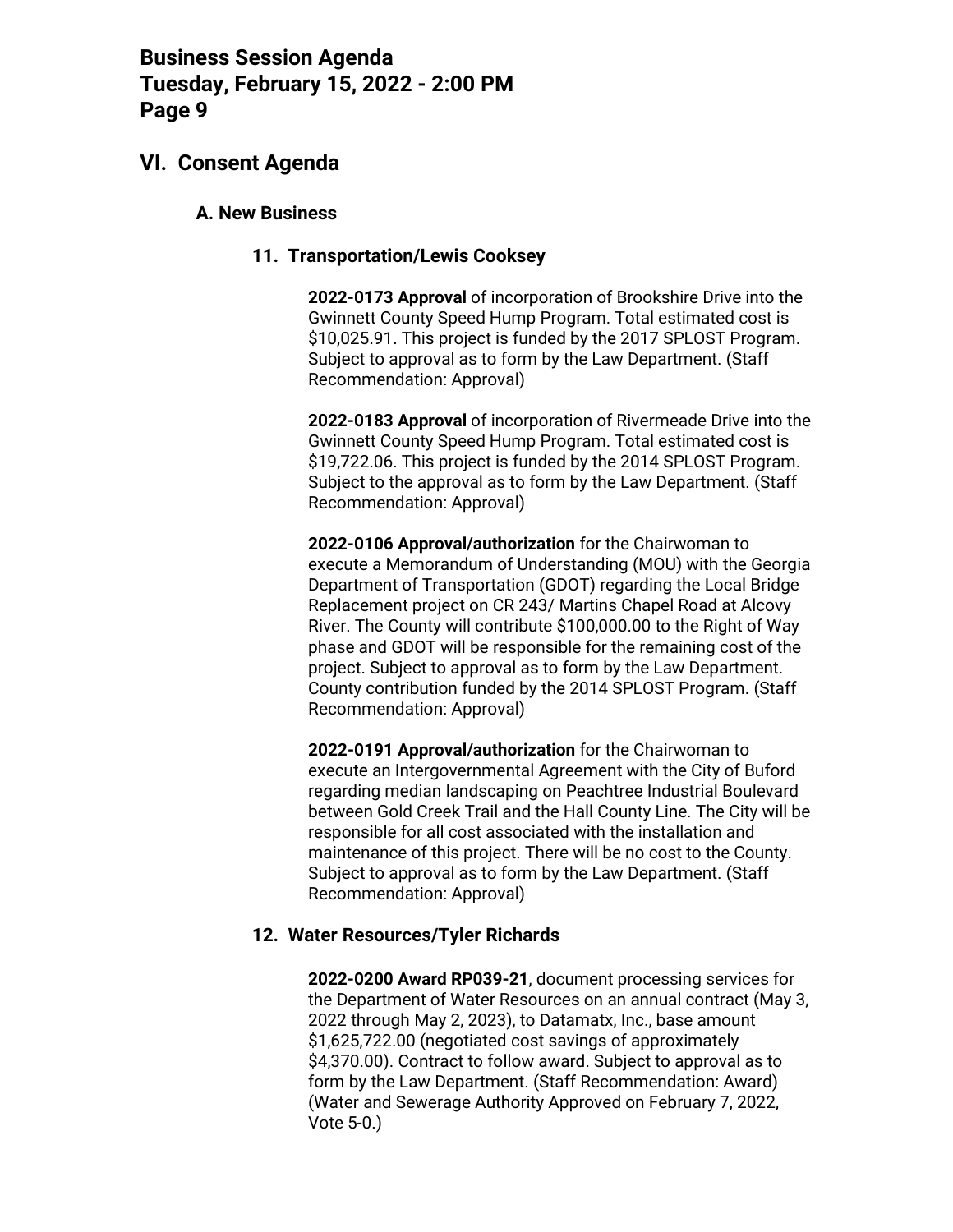### **VI. Consent Agenda**

#### **A. New Business**

#### **12. Water Resources/Tyler Richards**

**2022-0197 Approval** to extend RP030-19, provision of document processing services for the Department of Water Resources on an annual contract (March 18, 2022 through May 2, 2022), with Pinnacle Data Systems, LLC, a Doxim Company, base amount \$192,299.53. (Staff Recommendation: Approval) (Water and Sewerage Authority Approved on February 7, 2022, Vote 5-0.)

**2022-0203 Award BL097-21**, F. Wayne Hill Water Resources Center ozone electrical upgrade, to Crowder Construction Company, amount not to exceed \$975,200.00. Contract to follow award. Subject to approval as to form by the Law Department. (Staff Recommendation: Award) (Water and Sewerage Authority Approved on February 7, 2022, Vote 5-0 .)

**2022-0056 Approval** to renew BL018-19, provision of lighting replacement and upgrade services on an annual contract (April 17, 2022 through April 16, 2023), with Capital City Electrical Services, LLC; Cleveland Electric Company; and Greenspeed Energy Solutions, LLC, base bid \$700,000.00 (negotiated cost savings of approximately \$4,670.00). (Staff Recommendation: Approval) (Water and Sewerage Authority Approved on February 07, 2022, Vote 5-0.)

**2022-0179 Approval** to renew RP031-18, watershed improvements on an annual contract (May 22, 2022 through May 21, 2023), with Clean Water Consultants, Inc., base amount \$6,500,000.00. (Staff Recommendation: Approval) (Water and Sewerage Authority Approved on February 07, 2022, Vote 5-0.)

## **VII. Old Business**

#### **1. Commissioners**

**2021-1653 Approval** (Formerly GCID 20211527) of appointment to the Gwinnett County Stormwater Authority Seat 5. Term expires December 31, 2025. Incumbent Randy Davis. (Tabled on 2/01/2022)